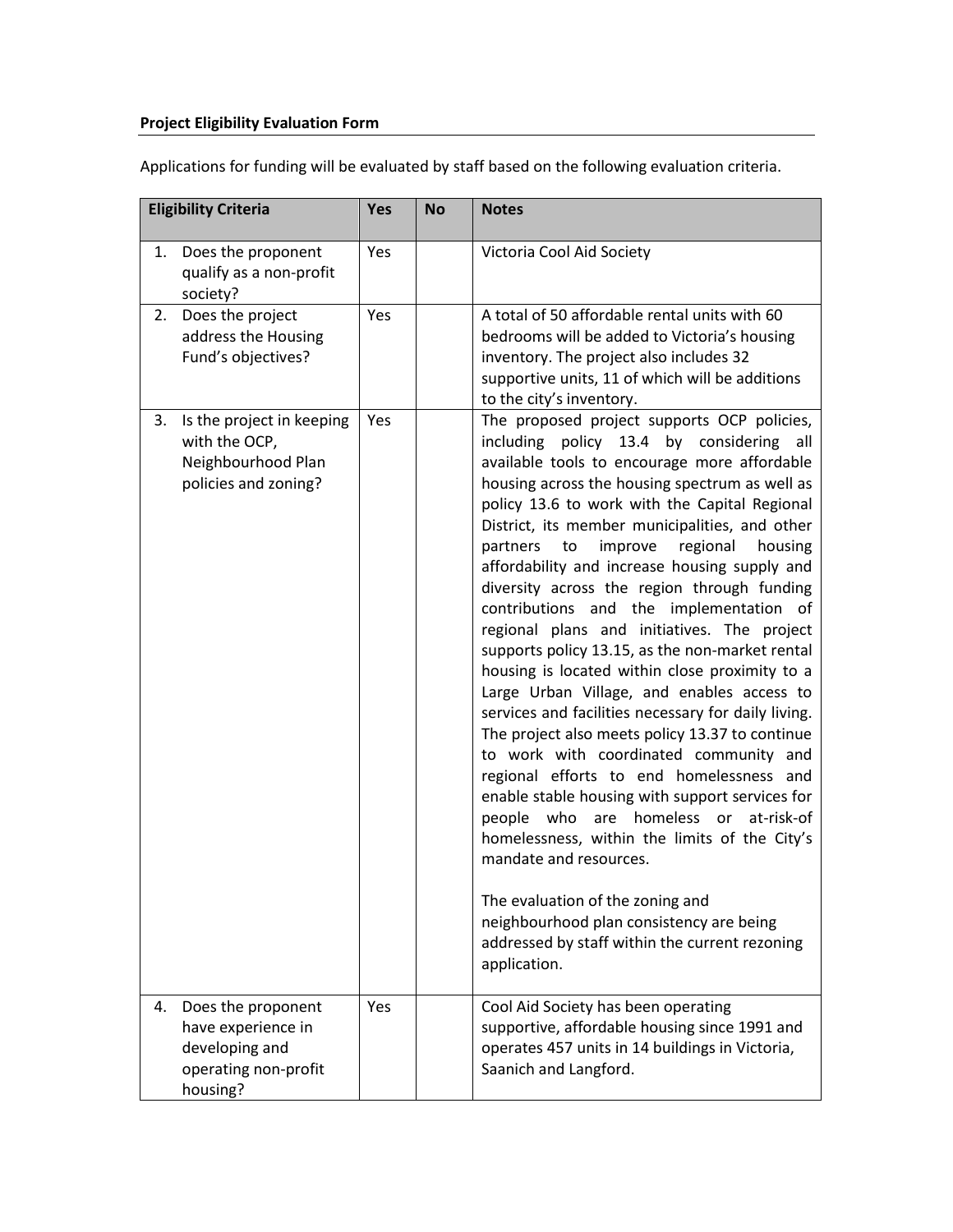| 5. | Does the project        | <b>Yes</b> | This project is supported by BC Housing and       |
|----|-------------------------|------------|---------------------------------------------------|
|    | leverage funding from   |            | the Capital Regional District (CRD) through the   |
|    | other sources?          |            | Regional Housing First Program with a             |
|    |                         |            | of \$6,925,000 (\$5,070,000<br>contribution       |
|    |                         |            | provisionally approved; \$1,855,000 tentative);   |
|    |                         |            | Canada's CMHC with a \$40,000<br>grant            |
|    |                         |            | contribution; the CRD Housing Trust Fund with     |
|    |                         |            | provisionally approved \$600,000 grant<br>a       |
|    |                         |            | contribution.<br>Additionally, Cool<br>Aid<br>is  |
|    |                         |            | \$2.58<br>million<br>contributing<br>to<br>the    |
|    |                         |            | redevelopment by providing the land and           |
|    |                         |            | dollars from donations. Additionally, the Sisters |
|    |                         |            | of St. Ann have provided a \$450,000              |
|    |                         |            | contribution toward the project.                  |
| 6. | Are the project Capital | Yes        | Rent revenues are sufficient to meet all          |
|    | and Operating budgets   |            | operational and mortgage costs.                   |
|    | viable and sustainable? |            |                                                   |
|    |                         |            | Long term operational funding will be             |
|    |                         |            | contributed by Island Health (staffing cost)      |
|    |                         |            | provincial programs (e.g income assistance,       |
|    |                         |            | rent supplements) and tenant rents.               |